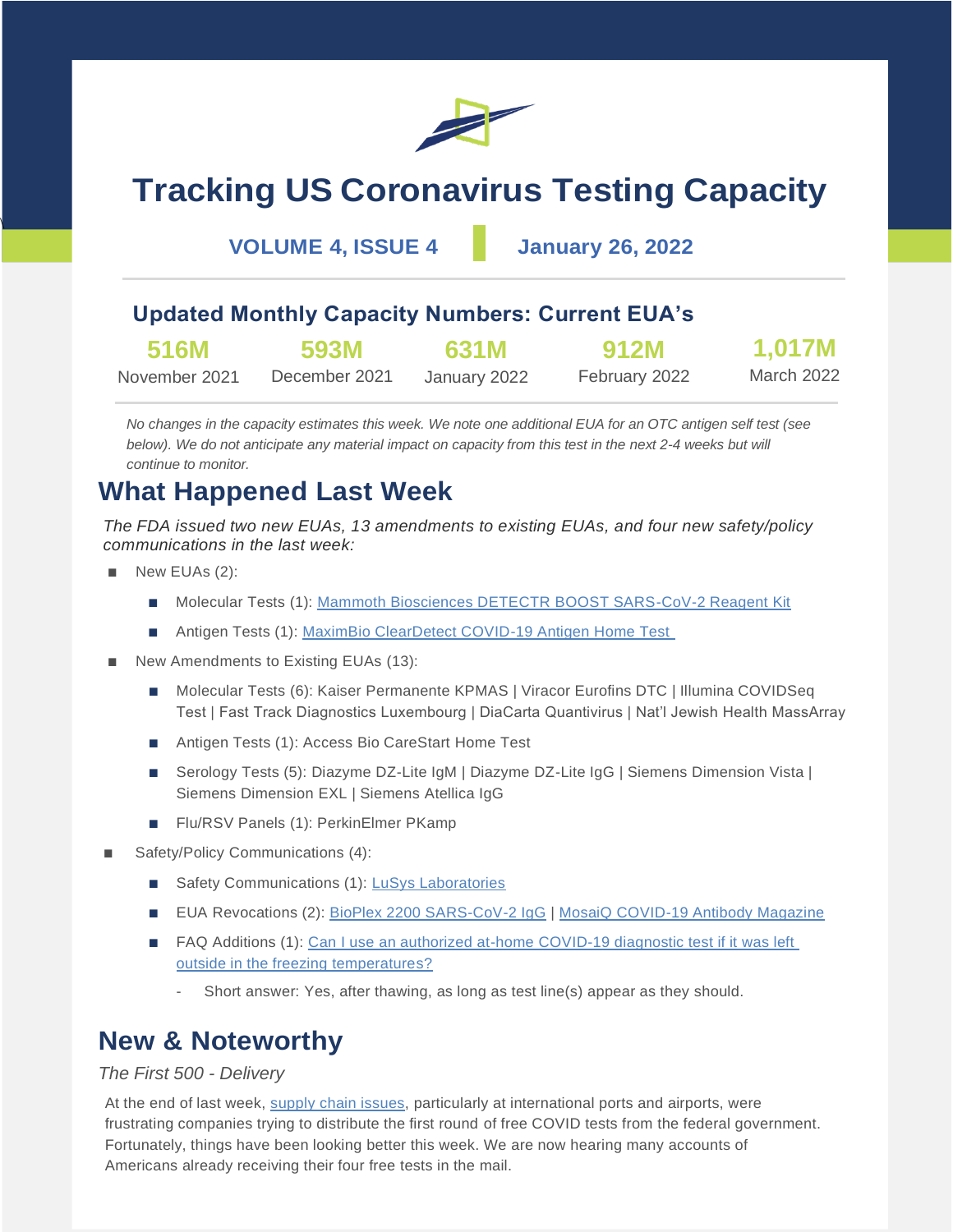### *The First 500 - Equity*

At least some of the folks who've already received their tests should be folks who really need them, too according to [NPR,](https://www.npr.org/2022/01/21/1074815001/free-covid-test-kits-phone-number) "The first 20% of each day's orders are directed to ZIP codes that measure high on the federal government's Social Vulnerability Index." We were also glad to see the rollout last Friday of a [hotline](https://thehill.com/homenews/administration/590765-white-house-launches-call-line-for-free-covid-19-test-orders) that allows folks to order their free COVID tests by phone (open 8 am to midnight ET seven days a week and offers assistance in more than 150 languages). Commentary: Both of these efforts are critical. We need to make sure that these tests are getting to our most COVID-vulnerable populations. Not everyone has consistent internet access, and some people may need additional assistance that a simple web-based form can't provide.

### *The First 500 - Competition*

We agree on the importance of these tests getting to Americans - but we continue to hear about schools who are finding it challenging to get point-of-care antigen tests for their Test to Stay and symptomatic testing programs. Not clear if this is a direct result of the 500 million program or an unintended consequence of the increased focus on self tests. The federal program to add 10 million tests a month helps, but demand is still exceeding supply in many states. Retail access to tests seemed to have eased a bit - we anticipate more improvement in February.

## **Food for Thought**

### *Antigen Tests Work Just Fine - As Long As You're Asking the Right Question*

Commentary: There has been a lot of press on how antigen and PCR tests work and whether they are effective in detecting Omicron. Official [statements by the FDA](https://www.fda.gov/medical-devices/coronavirus-covid-19-and-medical-devices/sars-cov-2-viral-mutations-impact-covid-19-tests) are helpful, but the quest for Real World Evidence remains. Many of the stories have focused on the false negative and positive results for both [PCR](https://www.medpagetoday.com/special-reports/exclusives/96789?xid=nl_mpt_investigative2022-01-26&eun=g2016374d0r&utm_source=Sailthru&utm_medium=email&utm_campaign=InvestigativeMD_012622&utm_term=NL_Gen_Int_InvestigateMD_Active) and [antigen](https://www.npr.org/sections/health-shots/2022/01/23/1074978193/rapid-covid-tests-omicron) tests. Without oversimplifying or creating further divisions (there are many people who are and will continue to be "All PCR," while others are fully "Team Antigen"), we reiterate our position: There is a need and place for both. Antigen tests work very well to identify those who are *infectious*, not necessarily those who are *infected*. Antigen tests may "miss" people who are infected, as they are less sensitive than PCR tests. But while PCR tests may be the gold standard for individual diagnosis, they are ultimately more useful as a tool for doctors, not for public health purposes.

Here are the questions that antigen tests can and should answer:

- Is someone contagious? There has been so much hand-wringing over the fact that we don't know precisely what load of virus people must have in order to be infectious. And yes, antigen tests (and PCR at times), will miss a few infectious people. But we've been letting the perfect be the enemy of the good for far too long. Antigen tests work *well enough* to answer this question. Trust the result and see below.
- Does someone need to confirm a positive antigen test with a PCR test? Antigen tests have a very small, <2%, false positive rate. So, if someone gets a positive antigen test and has symptoms, the test should be believed, and no additional testing should be needed. If no symptoms - the test should be believed, but an additional antigen test can be taken one day later. Important to remember - at least 20% of people with infectious COVID have no symptoms at all.
- When is it all right for someone to leave isolation? Despite the CDC's guidance, we believe that those who are COVID-positive should have a negative antigen test before they exit isolation, especially if that isolation has only lasted five days. Data from the [UK](https://www.medrxiv.org/content/10.1101/2021.12.23.21268326v1.full.pdf) and [Japan](https://www.niid.go.jp/niid/en/2019-ncov-e/10884-covid19-66-en.html) estimates that about 30% of people are still infectious at this point. Antigen tests should catch these people.

### *How is the NHL like a day-care center?*

Um… it's not. At all. Even less Even less so now, as the [NHL stopped testing vaccinated asymptomatic](https://www.espn.com/nhl/story/_/id/33092299/sources-nhl-stop-testing-asymptomatic-players-staff-covid-19-all-star-break)  [players](https://www.espn.com/nhl/story/_/id/33092299/sources-nhl-stop-testing-asymptomatic-players-staff-covid-19-all-star-break) (despite the fact that they could still carry and potentially transmit Omicron). It clearly wasn't a related event, but at the same time that was happening, Massachusetts initiated [free screening testing](https://www.mass.gov/info-details/covid-19-testing-child-care-settings) for all of the state's child care programs. Commentary: We struggle to interpret and comment. But yes, there might still be one overlap - both places may require time outs for bad behavior.